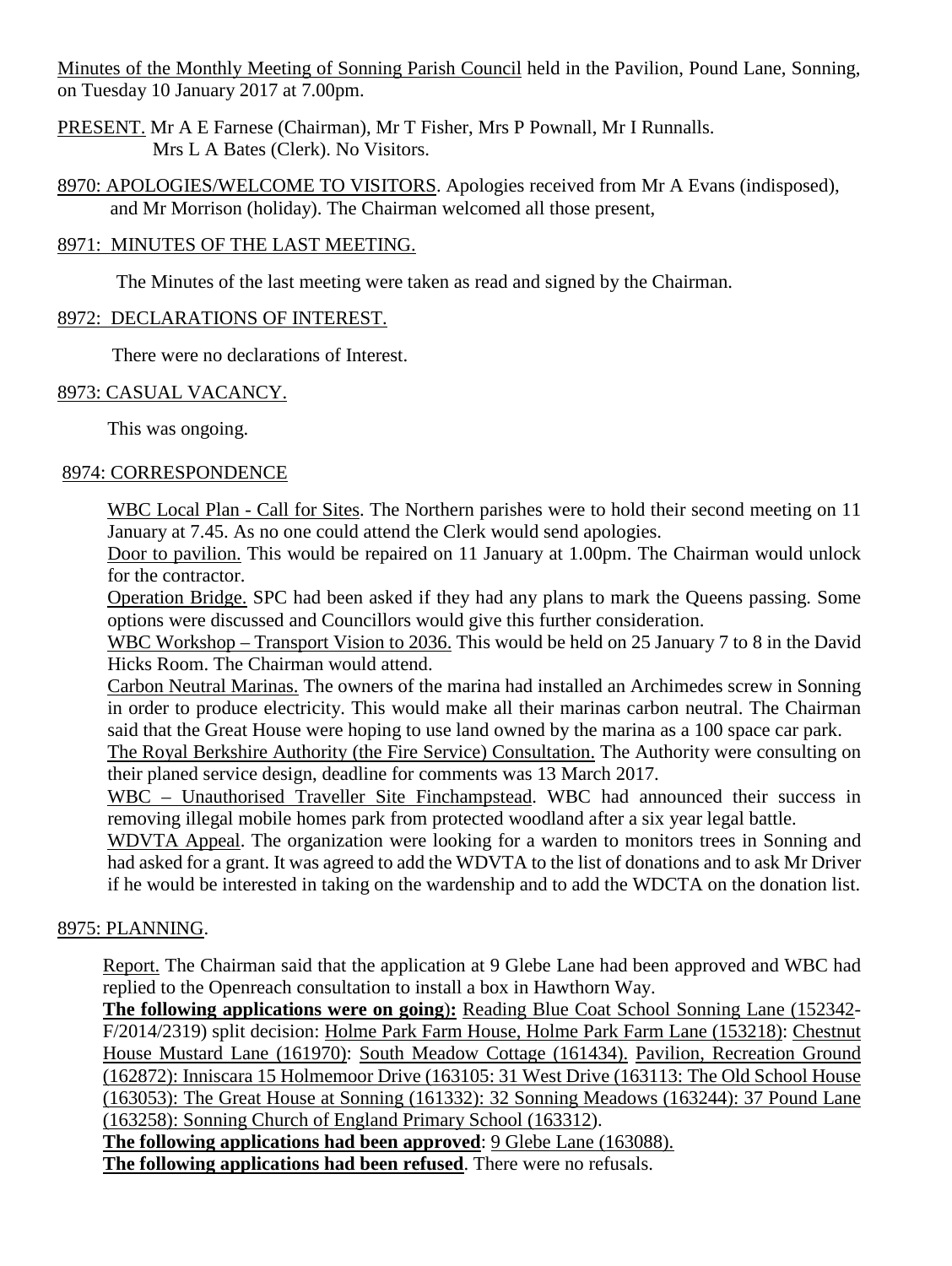#### 8975: PLANNING (Cont'd).

**The following new applications had been received.**). Little Tudor Duffield Road (162805). Full application for the proposed erection of 3no detached dwellings following demolition of existing dwelling: Grove Cottage (163418). Listed Building consent for the proposed overhaul of roof. 8 South Drive (163448). Erection of a single storey rear extension, relocation of front entrance door and erection of new porch: 43 West Drive (163513). Submission of details to comply with the following condition of planning consent 161755 (24/08/2016) 4. Protection of trees.

#### 8976: CONSERVATION AREA ASSESSMENT.

There was nothing new to report and it was assumed that the WBC executive would sign it off in the new-year.

#### 8977: QUESTIONS FOR BOROUGH COUNCILLOR.

In the absence of Cllr Haines there were no questions.

#### 8978: PARISHIONER QUESTIONS

There were no questions from parishioners.

#### 8979: FINANCE.

.

- a) Report. The Clerk had prepared a report which was noted.
- b) Payment of Accounts Mrs Pownall proposed and Mr Fisher seconded making the following payments and these were unanimously approved.

| Date      | Chq. | Name                | Service item   | Gross   | <b>VAT</b> | <b>Net</b> | Committee        | Sub-Comm.            |
|-----------|------|---------------------|----------------|---------|------------|------------|------------------|----------------------|
| 08 Dec 16 | 345  | Sonning Land        | Mow Playground | 28.00   | 0.00       | 28.00      | REC.             | Playg Mow            |
| 08 Dec 16 | 345  | Sonning lands       | Mow Wharf      | 28.00   | 0.00       | 28.00      | REC.             | Mow Wharf.           |
| 08 Dec 16 | 346  | <b>Henley Lands</b> | Mow main       | 245.00  | 0.00       | 245.00     | <b>REC</b>       | Main Mow             |
| 08 Dec 16 | 347  | <b>Thames Water</b> | Water          | 129.51  | 0.00       | 129.51     | <b>PAVILION</b>  | Elect, Water         |
| 08 Dec 16 | 347  | <b>Thames Water</b> | Water          | 57.64   | 0.00       | 57.64      | <b>AMENITIES</b> | Allotments           |
| 08 Dec 16 | 347  | <b>Thames Water</b> | Water          | 114.60  | 0.00       | 114.60     | <b>SPORTS</b>    | <b>Sport Utility</b> |
| 18 Dec 16 | 348  | ISS                 | Dog Bins       | 129.20  | 21.53      | 107.67     | <b>AMENITIES</b> | Dog Bins             |
| 18 Dec 16 | 349  | <b>Henley Lands</b> | Tree Stump     | 585.44  | 0.00       | 585.44     | <b>REC</b>       | REC M'tnce           |
| 18 Dec 16 | 349  | <b>Henley Lands</b> | Mow main       | 240.00  | 0.00       | 240.00     | <b>REC</b>       | Main Mow             |
| 18 Dec 16 | 349  | Henley Lands        | School Sign    | 50.00   | 0.00       | 50.00      | <b>REC</b>       | Misc.                |
| 18 Dec 16 | 350  | Pest UK             | Rat 1/2 year   | 182.40  | 30.40      | 152.00     | <b>AMENITIES</b> | Allot                |
| 18 Dec 16 | 351  | Henley lands        | Mow main       | 245.00  | 0.00       | 245.00     | <b>REC</b>       | Main Mow             |
| 18 Dec 16 | 352  | Sonning Land        | Mow Wharf      | 28.00   | 0.00       | 28.00      | <b>ENVIRON</b>   | Wharf mow            |
| 18 Dec 16 | 352  | Sonning Land        | Mow Playground | 28.00   | 0.00       | 28.00      | <b>REC</b>       | Play mow             |
|           |      |                     | <b>Total</b>   | 2090.79 | 51.93      | 2038.86    |                  |                      |

# PAYMENT OF ACCOUNTS JANUARY '17 (1 TO 31 DEC '16)

- c) 2017/18 Budget/Precept. The Clerk had circulated the draft Budget. Further changes were agreed, Honorarium up 2.5%; Donations up by £50 and to include £250 for the SLTC Hedge totalling £43068. With an anticipated income of £3646, it was agreed to take £3854 from reserves and to increase the Precept to £35568. The Chairman proposed a budget of £43068 and a Precept of £35568, Mr Runnalls seconded and this was unanimously approved.
- d) Allocation of CIL Funds. This would be discussed at the February meeting.